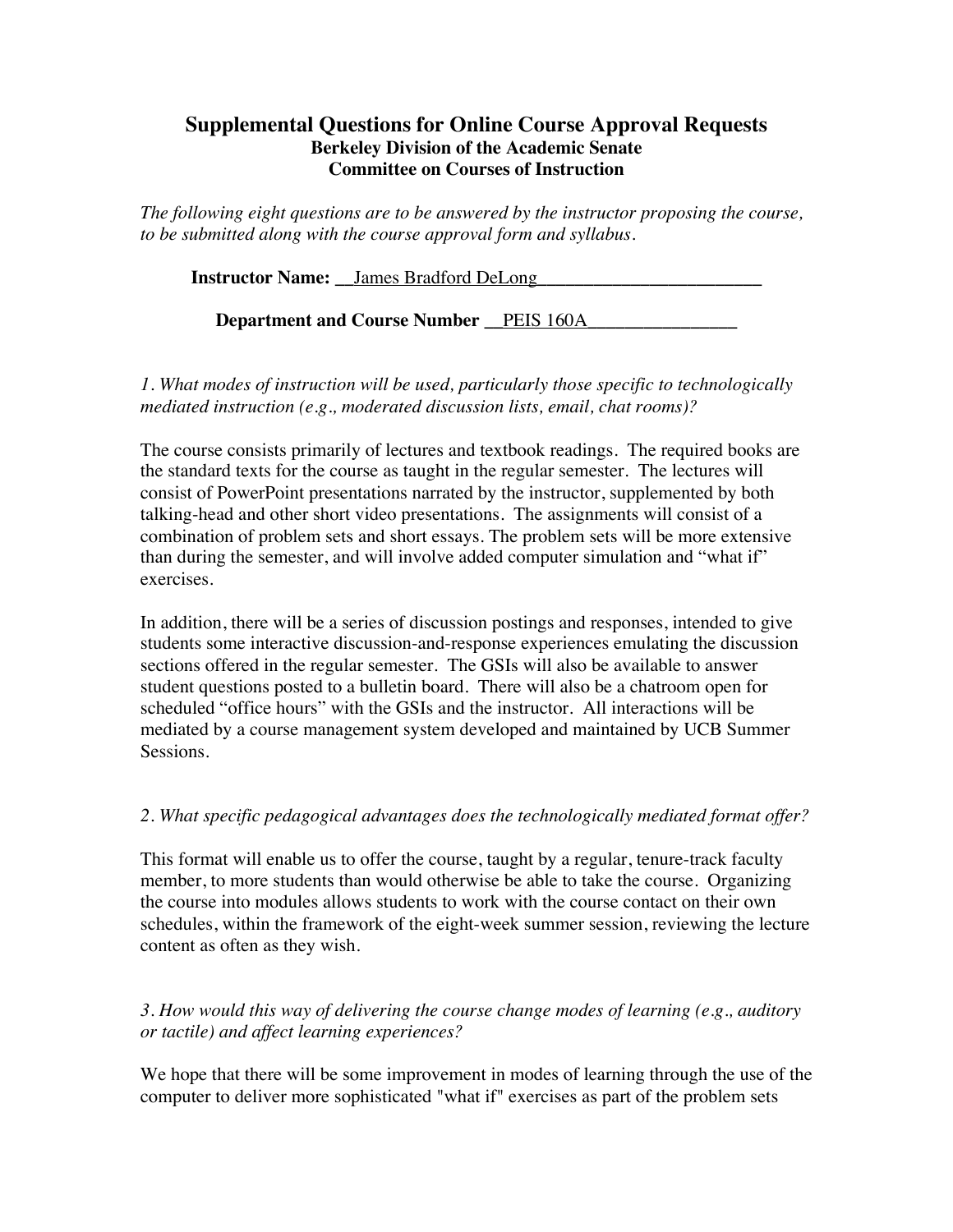than we see during the semester versions of the course. The instructor, who narrates the PowerPoint presentations, will not be constantly in the student's field of vision; but that is not expected to be detrimental to the content delivery. The instructor will remain available, through chatroom "office hours" and via bulletin board postings, to answer student questions or comments that may arise.

*4. What is the nature of instructor involvement in the proposed alternative mode of instruction? What are the means by which the instructor will foster learning, and how will the instructor be available for consultation?*

There will be no change in instructor involvement. The instructor will have organized the course, prepared the PowerPoint presentation, and prepared and delivered the accompanying narration. He will prepare the exams and determine the manner in which they are graded, and the standards for letter grades in the course. He will supervise the GSIs in their contacts with the students and resolve any grading issues, challenges, or disputes that arise. And he will be available through the chatroom "office hours" and via bulletin-board postings, as well as private E-mail, to consult with students on a one-toone basis.

*5. How will student progress be monitored? Describe graded activities mediated through technology and how materials will be handled to ensure that students only receive credit for their own work. (If the course does not include the required in-class final examination, a variance request for the exemption of this requirement must be submitted simultaneously.)*

Student progress will be monitored through four biweekly exams delivered through the course management system, through the problem sets and the assigned essays, and through participation in the online discussion boards. The final examination will be monitored by an approved proctor who will check the student's identification prior to administering the exam. Students who do not receive a grade of at least C- on the final exam will not pass the course.

## *6. Is specific technical or pedagogical expertise (on the part of the student or instructor?) necessary for this course? If so, what?*

Because the course is being delivered by a course-management system developed and maintained by UCB Summer Sessions, no specific technical skills are required on the part of the instructor (other than preparing PowerPoint presentations). No specific technical skills are required on the part of the student, other than basic facility with computers, the Internet, and Microsoft Office programs or equivalent.

## *7. What specific technical support does the department have available for instructors and*